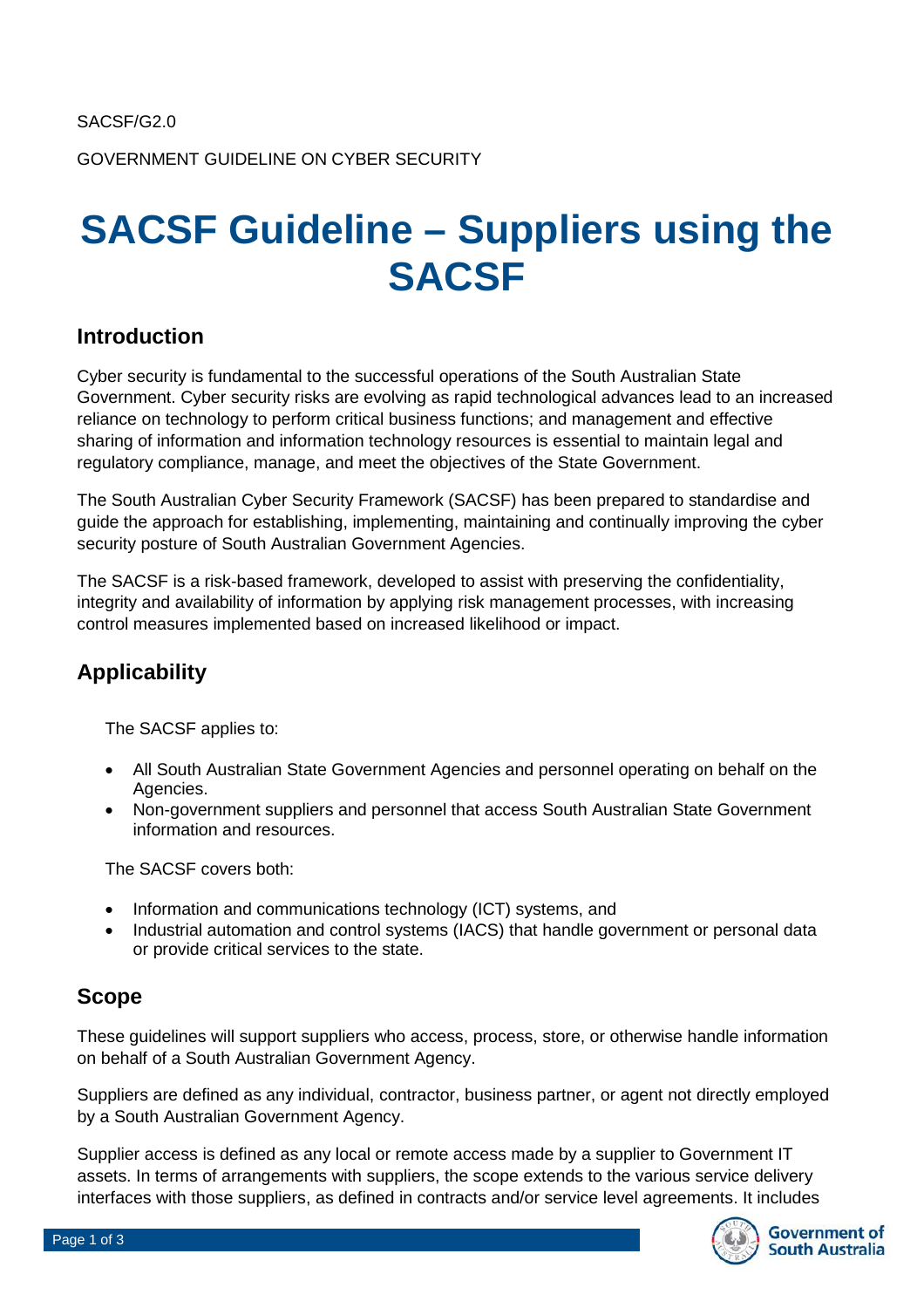auditing of security services implemented by suppliers that have a material impact on the security of information managed by the Agency, but otherwise excludes the suppliers' internal processes.

# **Supplier Guidelines**

# **Background**

Prior to engaging with a supplier, Agencies must perform an assessment of the risks introduced by the supplier and ensure appropriate risk mitigation processes and technical controls are implemented.

# **Supplier Requirements**

Suppliers will be required to provide supporting information to enable Agencies to complete the assessment and ensure they are adequately meeting the supplier management requirements of the SACSF.

Suppliers will be required to:

- Understand Agency expectations regarding security requirements of any Agency information and systems to which they may have physical or logical access.
- Apply controls documented in service level agreements (SLA) with the Agency, commensurate with the classification of the information and systems that are to be covered by the service to be provided. This can include, but is not limited to:
	- o Formally documenting policy and procedural controls or enhancing existing documentation to meet the Agency's requirements,
	- o Implementing or enhancing technical security controls, including segregating Agency information from information of other clients held by the supplier,
	- o Providing suitable security awareness education to all supplier personnel who may be providing services to the Agency,
	- o Performing background verification checks as required by the Agency relative to the classification of the Agency information and systems which may be accessed.
- Provide supporting evidence to the Agency that the controls documented in the SLA are implemented and effective. This will be required:
	- o Prior to commencing the engagement with an Agency, and
	- o Periodically thereafter as per the contractual agreement with the Agency.
- Sign a non-disclosure agreement which will extend indefinitely unless otherwise noted.
- Understand incident reporting requirements detailed in SACSF Standard 140.

Additionally, suppliers should also note that:

- Agency information must not be provided to any third party to the supplier unless express written approval from the Agency is obtained. Approval must be sought from both the contract manager and an appropriate executive or security adviser.
- Agencies will reserve the right to terminate access to information and systems at any given time, however suppliers are also required to notify the Agency when access is no longer required.
- Where privileged access to systems is required to perform contracted services, suppliers will be required to follow documented Agency processes for requesting access each time it is required, and this access will be revoked whenever it is not in use.
- Where suppliers are providing technology security services, periodic competency vetting of supplier personnel will be performed by Agencies in line with contractual agreements and SLAs.